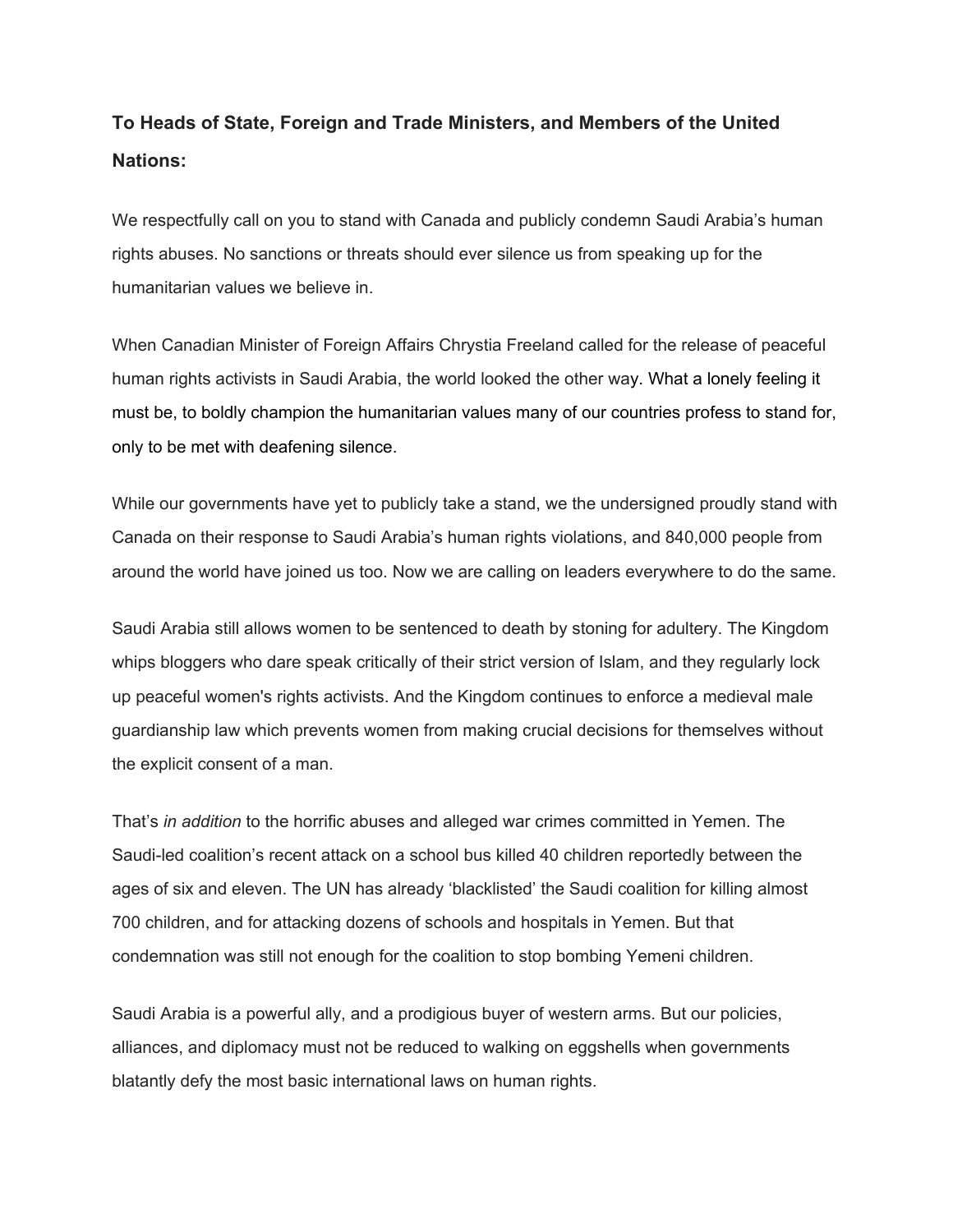The time has come to finally stand up to Saudi Arabia and all other governments that commit gross human rights violations. It is our collective responsibility -- as stewards of our people -- to speak up again and again, no matter how many diplomats are expelled as a result.

We implore you to join us, and to consider all possibilities to ensure Saudi Arabia stops these human rights abuses -- either by joining Canada in issuing honest, critical public statements; halting the sale of arms to the Kingdom; or considering more robust sanctions. Our greatest failure in this moment is no action at all.

Join us in standing with Canada on the right side of history.

## Sincerely,

- 1. Professor Noam Chomsky, linguist, historian and thinker, USA
- 2. David Nicholls, Author and Writer, UK
- 3. Rony Brauman, Co-founder and former President of MSF (Doctors without borders), France
- 4. Raphaël Glucksmann, Essayist and thinker, France
- 5. Benoît Hamon, Founder of Génération-s, former Minister and presidential candidate, France
- 6. Anne-Cécile Mailfert, President of the Women Foundation, France
- 7. Baroness Helena Kennedy QC, UK
- 8. Lord Ashdown, former leader of the Liberal Democrats
- 9. MP Stella Creasy, Labour, UK
- 10. MP Esther Benbassa, EELV, France
- 11. MP Sébastien Nadot, En Marche, France
- 12. MP Jess Phillips, Labour, UK
- 13. MP Jennifer de Temmerman, En Marche, France
- 14. MP Lammert van Raan, Party for the Animals, The Netherlands
- 15. MP Bram van Ojik, GroenLinks, The Netherlands
- 16. MP Ivan Lewis, Labour, UK
- 17. MP Holger K. Nielsen, MP for SF, former Foreign Minister, Denmark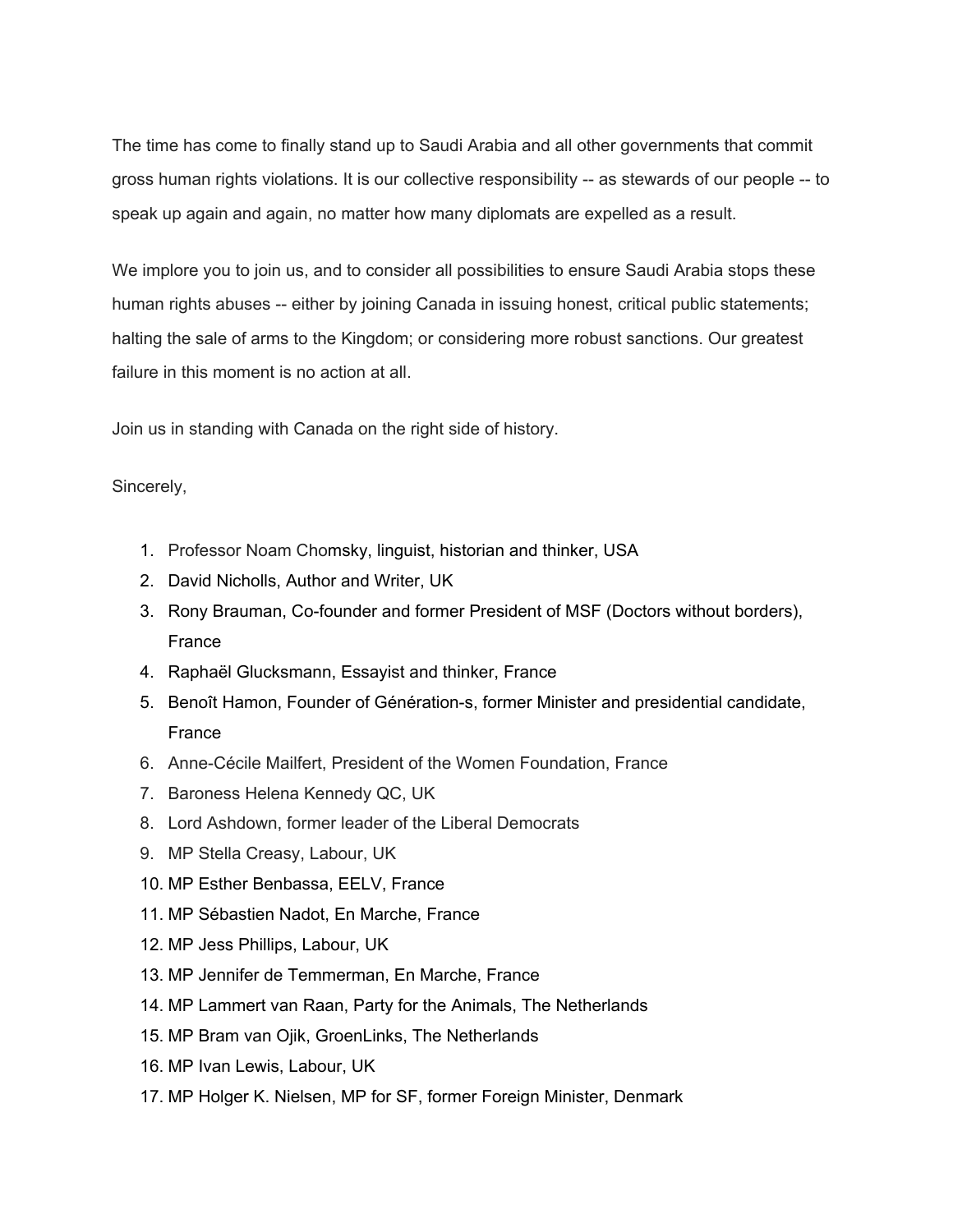- 18. MP Gareth Hughes, Green Party, New Zealand
- 19. MP Caroline Lucas, Green Party, UK
- 20. MP Balthasar Glättli, President of the Green Group in the Federal Assembly, Switzerland
- 21. MP Juan López de Uralde, Unidos Podemos and co-spokesperson of EQUO, Spain
- 22. MP Eva Flyvholm, Enhedslisten (Red-Green Alliance), and defense spokesperson, **Denmark**
- 23. MP Pernille Skipper, Enhedslisten (Red-Green Alliance), and political spokesperson, **Demark**
- 24. MP Margarete Bause, Member of the federal Parliament, Bündnis 90/Die Grünen, Germany
- 25. MP José María Guijarro, Unidos Podemos, Secretary General of the parliamentary group, Spain
- 26. MP Christian Juhl, Enhedslisten, Denmark
- 27. MP Dr. Franziska Brantner, Member of the German federal parliament, Bündnis 90/Die Grünen, Germany
- 28. Regional Counsellor Julien Bayou, EELV Party, France
- 29. MEP Molly Scott Cato, Greens-European Free Alliance, UK
- 30. MP Bas Eickhout, Greens-European Free Alliance, Netherlands
- 31. MEP Sven Giegold, Greens-European Free Alliance, Germany
- 32. MEP Claude Moraes, S&D, Chair of Parliament's Committee on Civil Liberties, Justice and Home Affairs, UK
- 33. MEP Bart Staes, Greens-European Free Alliance, Belgium
- 34. MEP Marietje Schaake, ALDE, Netherlands
- 35. MEP Eva Joly, Greens-European Free Alliance, France
- 36. MEP Pavel Telička, ALDE, and Vice President of Parliament, Czech Republic
- 37. MEP Julie Ward, S&D, UK
- 38. MEP Patricia Lalonde, ALDE, France
- 39. MEP Jude Kirton-Darling, S&D, UK
- 40. MEP Petr Ježek, ALDE, Czech Republic
- 41. MEP Reinhard Bütikofer, Greens-European Free Alliance, Germany
- 42. MEP Ana Miranda, Greens-European Free Alliance, Spain
- 43. MEP Ángela Vallina de la Noval, GUE/NGL, Spain
- 44. MEP Lidia Senra Rodríguez, GUE/NGL, Spain